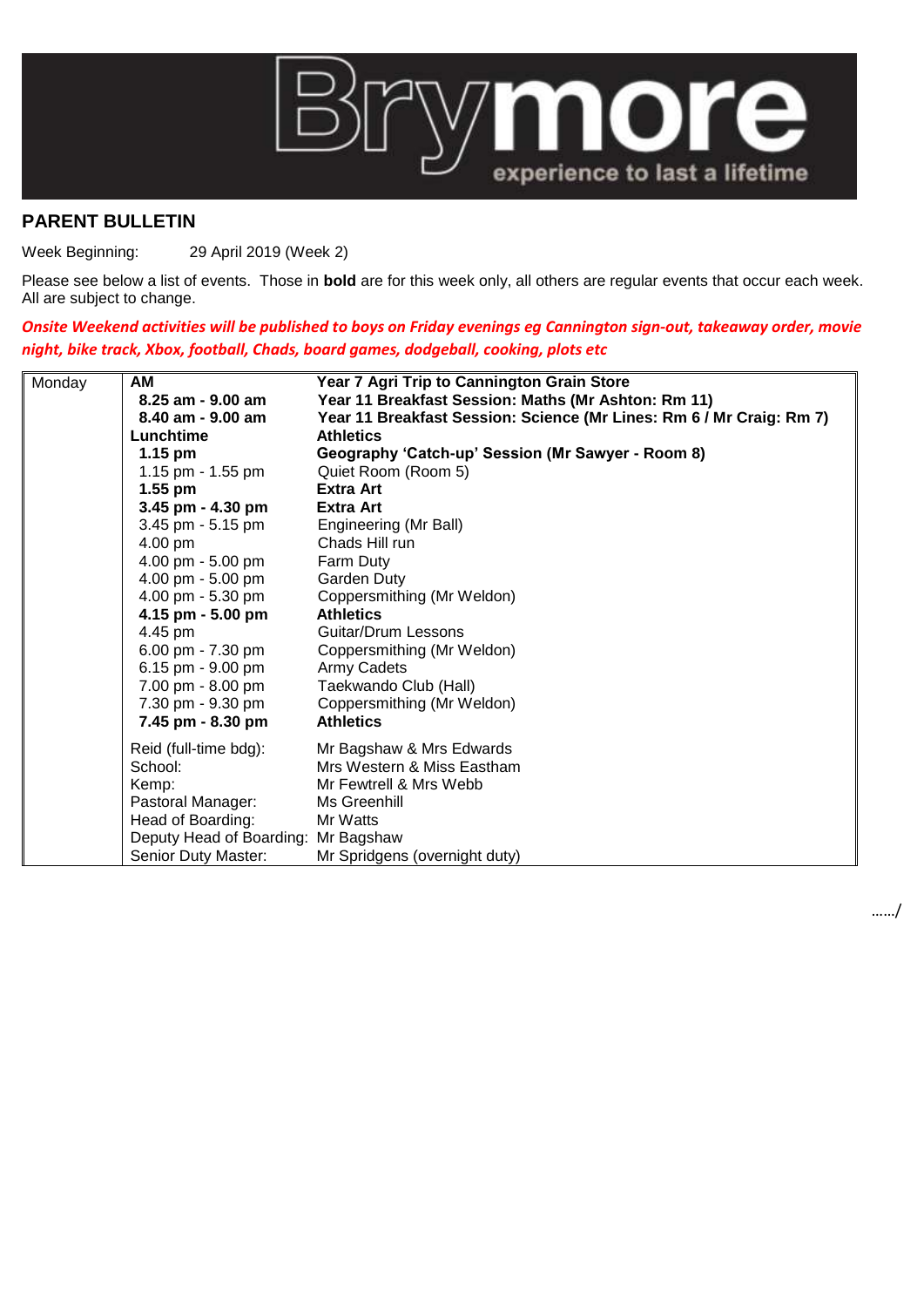| Tuesday   | 7.45 am - 8.15 am                                          | Year 11 Breakfast Session: Geography (Mr Ellis: Rm 12)          |
|-----------|------------------------------------------------------------|-----------------------------------------------------------------|
|           | 8.25 am - 9.00 am                                          | Year 11 Breakfast Session: English (Mrs Taylor-Lane: Rm 4)      |
|           | Lunchtime                                                  | <b>Athletics</b>                                                |
|           | 1.15 pm - 1.55 pm                                          | Quiet Room (Room 5)                                             |
|           | 3.45 pm - 5.15 pm                                          | Tool Making/Engineering (Mr Ball)                               |
|           | 4.00 pm                                                    | Chads Hill run                                                  |
|           | 4.00 pm - 5.00 pm                                          | Farm Duty                                                       |
|           | 4.00 pm - 5.00 pm                                          | <b>History catch-up session</b>                                 |
|           | 4.00 pm - 5.00 pm                                          | Year 9 & 10 Cricket (Mr Williams)                               |
|           | 4.00 pm - 5.30 pm                                          | Welding (Mr Weldon)                                             |
|           | 4.15 pm - 5.00 pm                                          | <b>Athletics</b>                                                |
|           | 4.45 pm                                                    | Guitar Lessons                                                  |
|           | 5.00 pm                                                    | <b>Exeter Open - Athletics (Mr Williams)</b>                    |
|           | 5.15 pm - 6.00 pm                                          | Wood Carving (Mr Ball)                                          |
|           | 6.00 pm - 7.30 pm                                          | Welding (Mr Weldon)                                             |
|           | 6.15 pm - 7.15 pm                                          | Maths catch-up session 11:2                                     |
|           | 7.30 pm - 8.15 pm                                          | <b>Bike Track (Mrs Long)</b>                                    |
|           | 7.30 pm - 8.15 pm                                          | Lego Club (Mrs Webb)                                            |
|           | 7.30 pm - 9.00 pm                                          | Welding (Mr Weldon)                                             |
|           | 7.45 pm - 8.30 pm                                          | <b>Athletics</b>                                                |
|           |                                                            |                                                                 |
|           | Reid (full-time bdg):                                      | Mrs Long & Mrs Edwards                                          |
|           | School:                                                    | Mrs Western & Miss Eastham                                      |
|           | Kemp:                                                      | Mr Fewtrell & Mrs Webb                                          |
|           | Pastoral Manager:                                          | Ms Greenhill                                                    |
|           | Head of Boarding:                                          | (Day) Mr Watts                                                  |
|           | Deputy Head of Boarding: Mr Bagshaw<br>Senior Duty Master: | Mr Spridgens                                                    |
|           | SLT Member:                                                | Mr Thomas                                                       |
| Wednesday | 8.25 am - 9.00 am                                          | Breakfast Session: Maths (Mrs Truman: Rm 10 / Mr Ashton: Rm 11) |
|           | 8.40 am - 9.00 am                                          | Breakfast Session: Science (Mr Lines: Rm 6 / Mr Craig: Rm 7)    |
|           |                                                            |                                                                 |
|           |                                                            |                                                                 |
|           | Lunchtime                                                  | <b>Athletics</b><br><b>Extra Art</b>                            |
|           | 1.15 pm - 1.55 pm<br>1.15 pm - $1.55$ pm                   |                                                                 |
|           | 2.00 pm - 3.15 pm                                          | Quiet Room (Room 5)<br>Year 10 ICT Mock Exam                    |
|           | 3.45 pm - 4.30 pm                                          | Extra Art                                                       |
|           | 3.45 pm - 5.15 pm                                          | Archery (Mr Ball)                                               |
|           | 4.00 pm                                                    | Chads Hill run                                                  |
|           | 4.00 pm - 5.00 pm                                          | Farm Duty                                                       |
|           | $4.00 \text{ pm} - 5.00 \text{ pm}$                        | Garden Duty                                                     |
|           | 4.00 pm - 5.00 pm                                          | Year 7 & 8 Cricket (Mr Williams)                                |
|           | 4.00 pm - 5.30 pm                                          | Blacksmithing (Mr Weldon)                                       |
|           | 4.15 pm - 5.00 pm                                          | <b>Athletics</b>                                                |
|           | 4.15 pm - 5.00 pm                                          | Board Games - School House (Miss Eastham)                       |
|           | 6.00 pm - 7.30 pm                                          | Blacksmithing (Mr Weldon)                                       |
|           | 7.15 pm - 8.00 pm                                          | Arts & Crafts - Reid House (Mrs Edwards)                        |
|           | 6.00 pm - 7.30 pm                                          | Welding (Mr Weldon)                                             |
|           | 7.30 pm                                                    | Young Farmers Club (LRC)                                        |
|           |                                                            | • Matthew Tyler speaking about Carnival Clubs                   |
|           | 7.30 pm - 9.00 pm                                          | Blacksmithing (Mr Weldon)                                       |
|           | 7.45 pm - 8.30 pm                                          | <b>Athletics</b>                                                |
|           | Reid (full-time bdg):                                      | Mrs Long & Mrs Edwards                                          |
|           | School:                                                    | Mr Western & Miss Eastham                                       |
|           | Kemp:                                                      | Mr Fewtrell & Mrs Webb                                          |
|           | Pastoral Manager:                                          | Ms Greenhill                                                    |
|           | Head of Boarding:                                          | Mr Watts                                                        |
|           | Deputy Head of Boarding: Mr Bagshaw                        |                                                                 |
|           | Senior Duty Master:<br>SLT Member:                         | Mr Spridgens<br>Mr Winter                                       |

……/